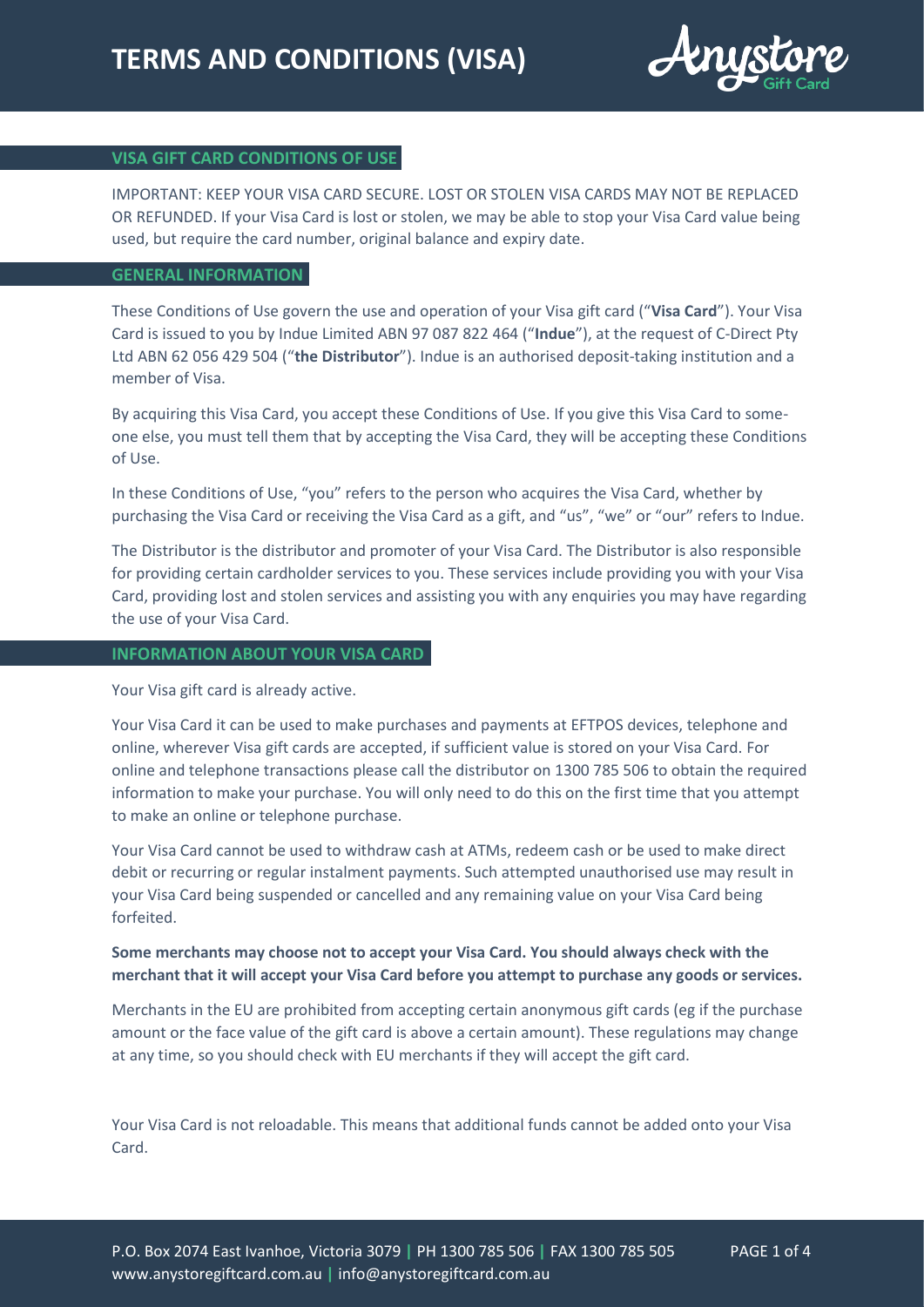

Visa gift cards are not legal tender, credit cards, account cards, debit cards or securities. All Visa gift cards remain the property of Indue.

To help prevent unauthorised use on your Visa Card, sign the back of your Visa Card after acquiring it.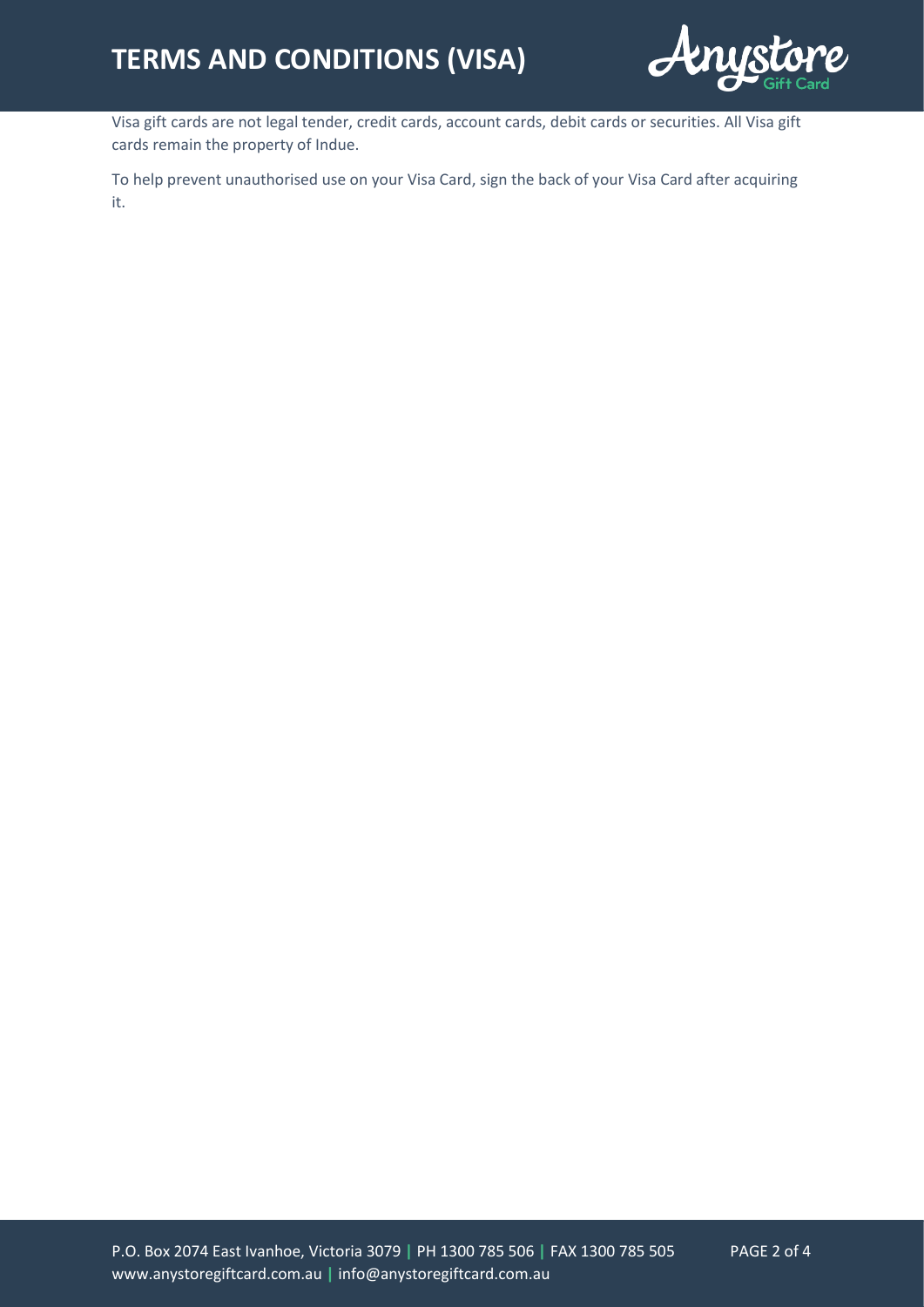

# **USING YOUR VISA CARD**

To redeem value by using your Visa Card:

1. For EFTPOS transactions: swipe the Visa Card through the EFTPOS equipment, select CREDIT and then enter your PIN code.

2. For online and telephone transactions please call the distributor on 1300 785 506 to obtain the required information to make your purchase. You will only need to do this on the first time that you attempt to make an online or telephone purchase.

Your PIN code can be obtained by referring to the scratch panel on the back of the card.

You do not need to use the whole Visa Card value in one transaction.

Before using your Visa Card, check the balance of your Visa Card online at www.anystoregiftcard.com.au. You should ensure there is sufficient value available on your Visa Card for the cost of the purchase plus any fees that may apply (refer to "Fees" section below).

Change will not be given by merchants for purchases using your Visa Card. You cannot make transactions that exceed the available balance of your Visa Card. You must check with the merchant if and how you can make a purchase that exceeds the available balance by paying for the difference using other means.

Merchants may impose their own restrictions on the use of your Visa Card, such as minimum payment amounts.

All transactions conducted overseas will be converted into Australian dollars. Transactions will either be converted directly into Australian dollars or will be first converted from the currency in which the transaction was made into US dollars and then converted to Australian dollars by Visa Worldwide PTE Ltd ("**Visa**"). The conversion rate used is either:

• a wholesale market rate selected by Visa from the range of wholesale rates available in wholesale currency markets for the applicable processing date, which may vary from the rate Visa receives; or

• the government-mandated rate in effect for the applicable processing date.

You must not use your Visa Card for any unlawful purpose, including the purchase of goods or services prohibited by the laws of Australia and/or the laws of the location where the Visa Card is used or where the goods or services are provided. Should your Visa Card be used for unlawful purposes, we may restrict you from accessing any value available on your Visa Card.

## **FEES**

The following standard fees and charges apply. You agree to pay to Indue all fees and charges that are set below in this section. Indue will deduct these fees and charges from your Visa Card by debiting (deducting) the amount of the fee and charge as specified below. All fees and charges are inclusive of GST.

If you consider that Indue has incorrectly charged you a fee or charge, you may dispute this by contacting the Distributor in the first instance. Any incorrectly charged fee or charge will be reversed by Indue.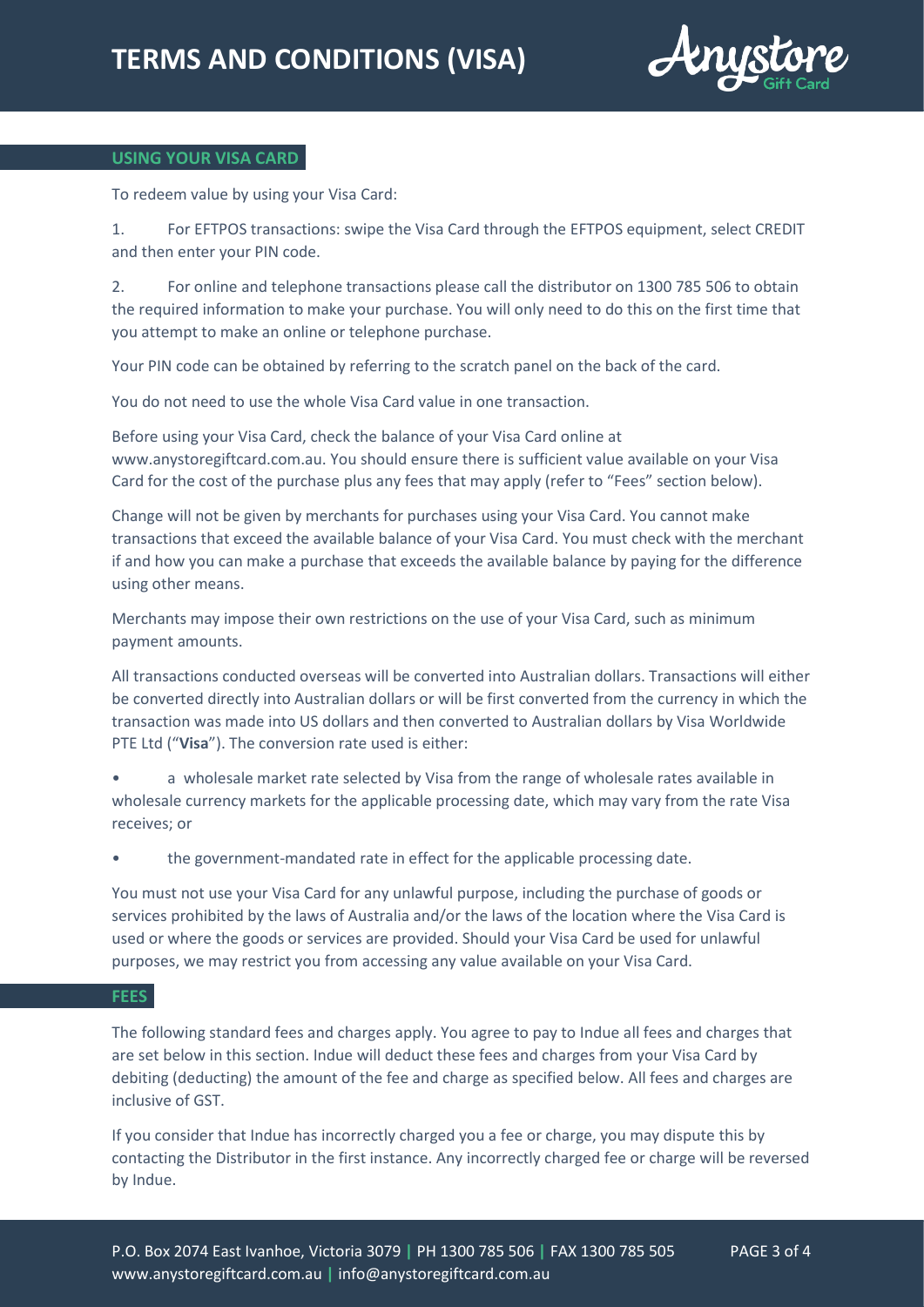

**Currency Conversion Fee**: 3.5% of the total amount of each transaction, payable and deducted from your Visa Card at the same time you make a transaction on your Visa Card account in a currency other than Australian dollars, or you make a transaction on your Visa Card in any currency (including AUD) that is processed by a card scheme or billed by the merchant outside of Australia. 1.0% of the total amount of each such transaction is payable to Visa as a currency conversion charge and the remaining 2.5% of the total amount of each such transaction is an administration fee payable to Indue. This fee includes an amount payable by us to Visa. The fee is a percentage of the converted AUD amount of the transaction."

# **EXPIRY**

**Your Visa Card will expire on the date shown on the front of your Visa Card. On the expiry of your Visa Card, any balance that remains after the expiry date will not be available for use and will be forfeited by you and become the property of the Distributor.** 

#### **LOSS OR THEFT OF YOUR VISA CARD**

Ensure you keep your Visa Card secure. Anyone holding the Visa Card can use its value to make purchases. You are responsible for all transactions on your Visa Card, except those that are as a result of Indue or the Distributor's employees or agent's fraud or negligence. If your Visa Card is lost or stolen, or you suspect an unauthorised transaction, immediately report this to the Distributor by calling 1300 785 506.

We may (at our discretion) replace a faulty, lost or stolen Visa Card. A tiered fee system commencing from \$17 applies please contact the distributor for further details via email [info@anystoregiftcard.com.au](mailto:info@anystoregiftcard.com.au) or 1300 785 506.

#### **DISPUTES AND ENQUIRIES**

If you have any enquiries or complaints in relation to your Visa Card, you should, in the first instance, contact the Distributor. If you cannot resolve the complaint with the Distributor, you should contact Indue. The contact details for the Distributor and Indue are set out below.

We have the ability in certain circumstances to investigate disputed transactions which occur on your Visa Card and attempt to obtain a refund for you. In accordance with the Visa scheme rules, our ability to investigate a disputed transaction on your behalf is limited to the time frames imposed pursuant to the Visa scheme rules. The maximum timeframes vary between 75 days and 120 days so it is important that you notify us as soon as you become aware of a disputed transaction.

## **OTHER GENERAL CONDITIONS**

Indue may assign its rights or transfer these Conditions of Use to another person where such assignment is to a related party or third party where such third party has similar or more fair dispute resolution procedures than Indue. If Indue transfers or assigns the rights under these Conditions of Use, it will provide you with at least 60 days notice on the website www.anystoregiftcard.com.au. These Conditions of Use will apply to the transferee or assignee as if it were named as Indue. (cont)